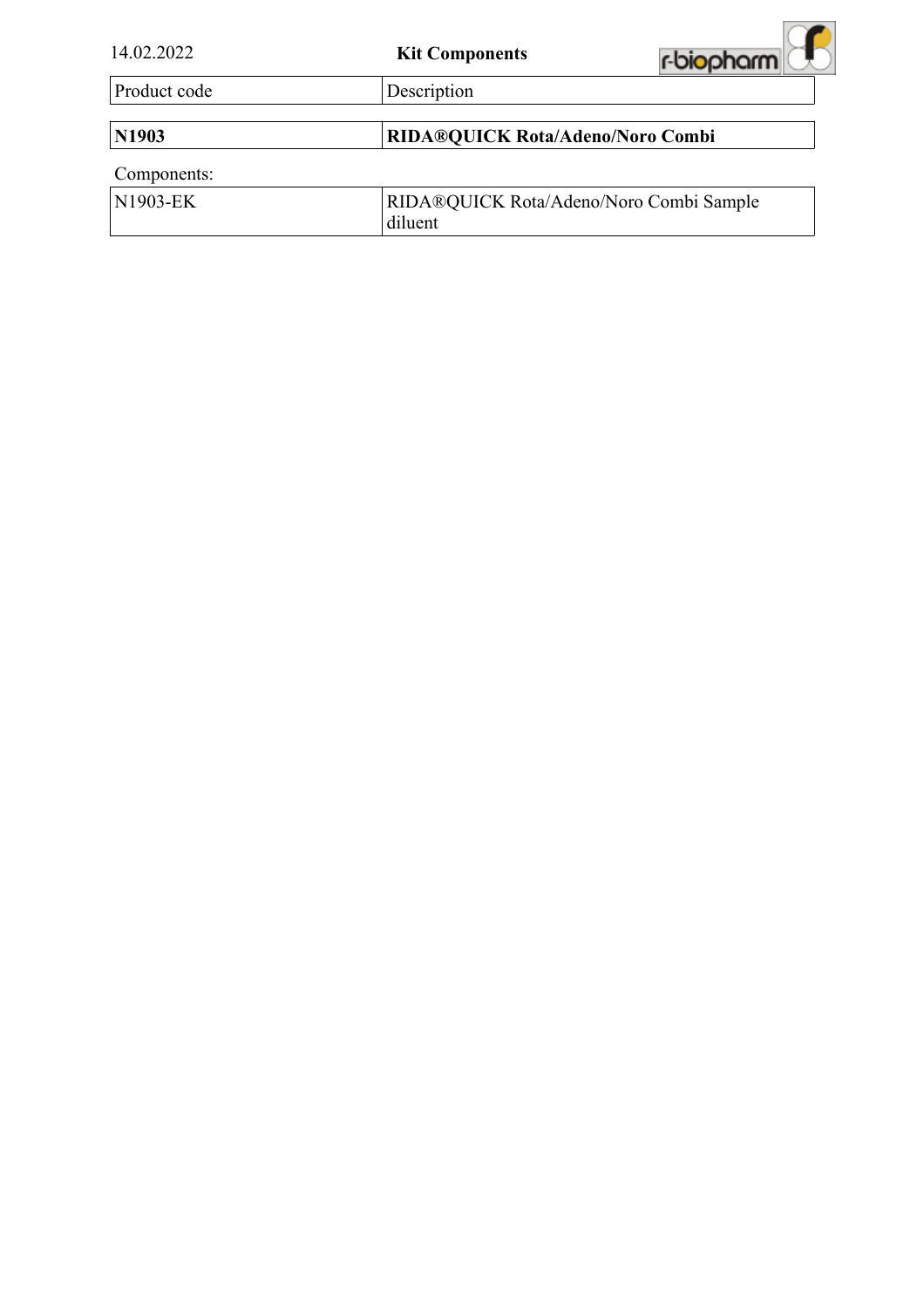

**according to 1907/2006/EC, Article 31**

Printing date 14.02.2022 Version number 2.0 Revision: 14.02.2022

# **SECTION 1: Identification of the substance/mixture and of the company/ undertaking**

#### **1.1 Product identifier**

### **Trade name: RIDA®QUICK Rota/Adeno/Noro Combi Sample diluent**

**Article number:** N1903-EK

**1.2 Relevant identified uses of the substance or mixture and uses advised against** No further relevant information available.

**Application of the substance / the preparation:** In vitro

**1.3 Details of the supplier of the safety data sheet Manufacturer/Supplier:** R-Biopharm AG An der neuen Bergstraße 17 D-64297 Darmstadt

**Further information obtainable from:** e-mail: info@r-biopharm.de **1.4 Emergency telephone number:**

CHEMTREC (worldwide): +1 703-741-5970 / 1-800-424-9300 CHEMTREC (United Kingdom): 44-870-8200418 and 44-2038073798 (toll free) For additional worldwide local emergency numbers refer to section 16.

## **SECTION 2: Hazards identification**

**2.1 Classification of the substance or mixture Classification according to Regulation (EC) No 1272/2008** The product is not classified, according to the CLP regulation.

#### **2.2 Label elements**

**Labelling according to Regulation (EC) No 1272/2008** Void **Hazard pictograms** Void **Signal word** Void **Hazard statements** Void **2.3 Other hazards Results of PBT and vPvB assessment PBT:** Not applicable. **vPvB:** Not applicable.

## **SECTION 3: Composition/information on ingredients**

**3.2 Chemical characterisation: Mixtures Description:** Mixture of substances with nonhazardous additions.

**Dangerous components:** Void **Additional information:** For the wording of the listed hazard phrases refer to section 16.

# **SECTION 4: First aid measures**

**4.1 Description of first aid measures General information:** No special measures required. **After inhalation:** Supply fresh air; consult doctor in case of complaints. **After skin contact:** Immediately wash with water and soap and rinse thoroughly. **After eye contact:** Rinse opened eye for several minutes under running water. **After swallowing:** If symptoms persist consult doctor. **4.2 Most important symptoms and effects, both acute and delayed** No further relevant information available.

(Contd. on page 2)

GB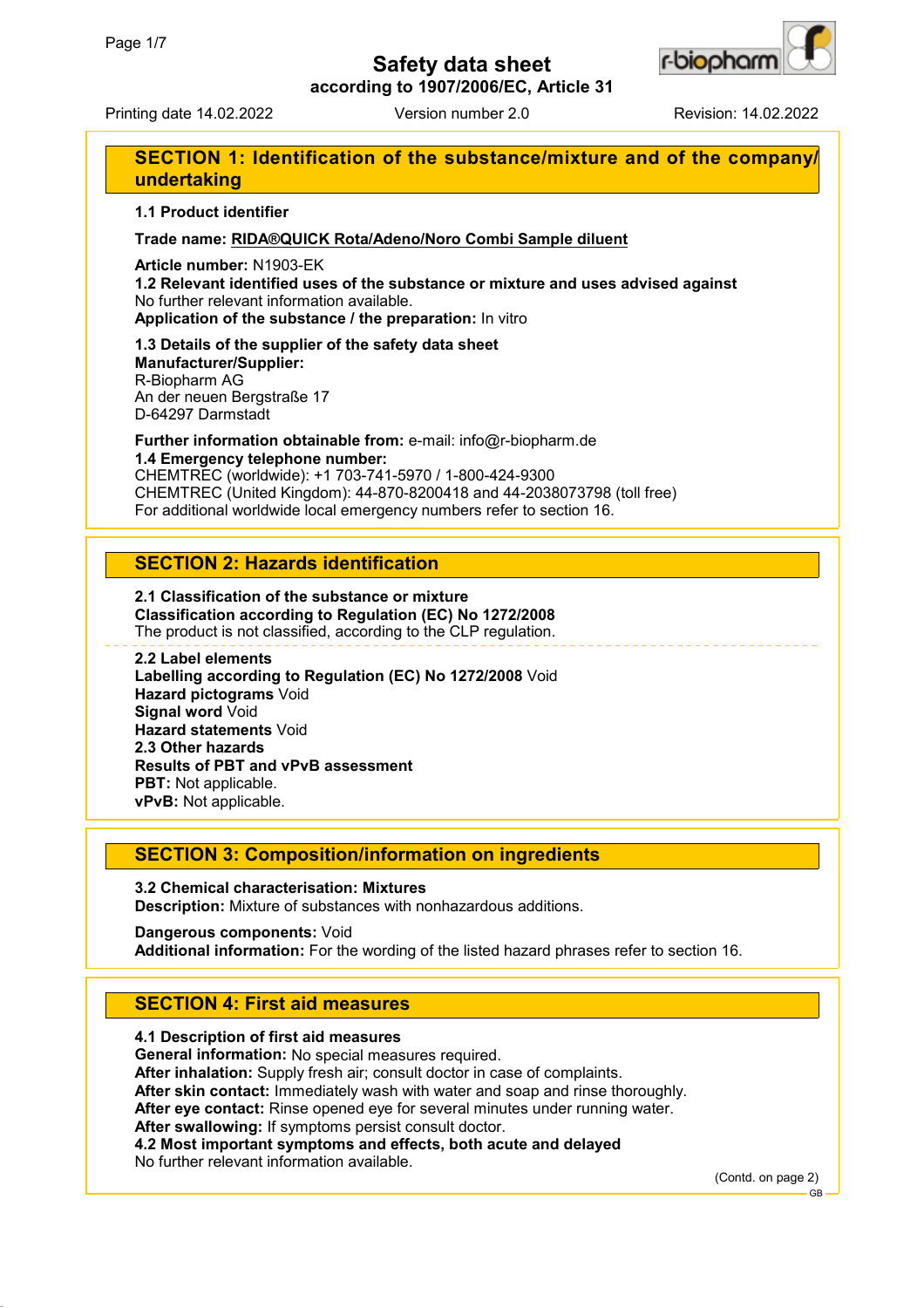

**according to 1907/2006/EC, Article 31**

Printing date 14.02.2022 Version number 2.0 Revision: 14.02.2022

## **Trade name: RIDA®QUICK Rota/Adeno/Noro Combi Sample diluent**

(Contd. of page 1) **4.3 Indication of any immediate medical attention and special treatment needed**

No further relevant information available.

## **SECTION 5: Firefighting measures**

#### **5.1 Extinguishing media**

**Suitable extinguishing agents:** Use fire extinguishing methods suitable to surrounding conditions. **5.2 Special hazards arising from the substance or mixture**

No further relevant information available.

**5.3 Advice for firefighters**

**Protective equipment:** No special measures required.

## **SECTION 6: Accidental release measures**

**6.1 Personal precautions, protective equipment and emergency procedures** Wear protective clothing. **6.2 Environmental precautions:**

Dilute with plenty of water.

Do not allow to enter sewers/ surface or ground water. **6.3 Methods and material for containment and cleaning up:**

Absorb with liquid-binding material (sand, diatomite, acid binders, universal binders, sawdust).

**6.4 Reference to other sections**

See Section 7 for information on safe handling.

See Section 8 for information on personal protection equipment.

See Section 13 for disposal information.

# **SECTION 7: Handling and storage**

**7.1 Precautions for safe handling** No special measures required.

**Information about fire - and explosion protection:** No special measures required.

**7.2 Conditions for safe storage, including any incompatibilities Storage:**

**Requirements to be met by storerooms and receptacles:** No special requirements. **Information about storage in one common storage facility:** Not required. **Further information about storage conditions:** None.

**7.3 Specific end use(s)** No further relevant information available.

# **SECTION 8: Exposure controls/personal protection**

**8.1 Control parameters**

**Additional information about design of technical facilities:** No further data; see item 7. **Ingredients with limit values that require monitoring at the workplace:**

The product does not contain any relevant quantities of materials with critical values that have to be monitored at the workplace.

**Additional information:** The lists valid during the making were used as basis.

#### **8.2 Exposure controls**

**Personal protective equipment:**

**General protective and hygienic measures:**

The usual precautionary measures are to be adhered to when handling chemicals. **Respiratory protection:** Not required.

(Contd. on page 3)

GB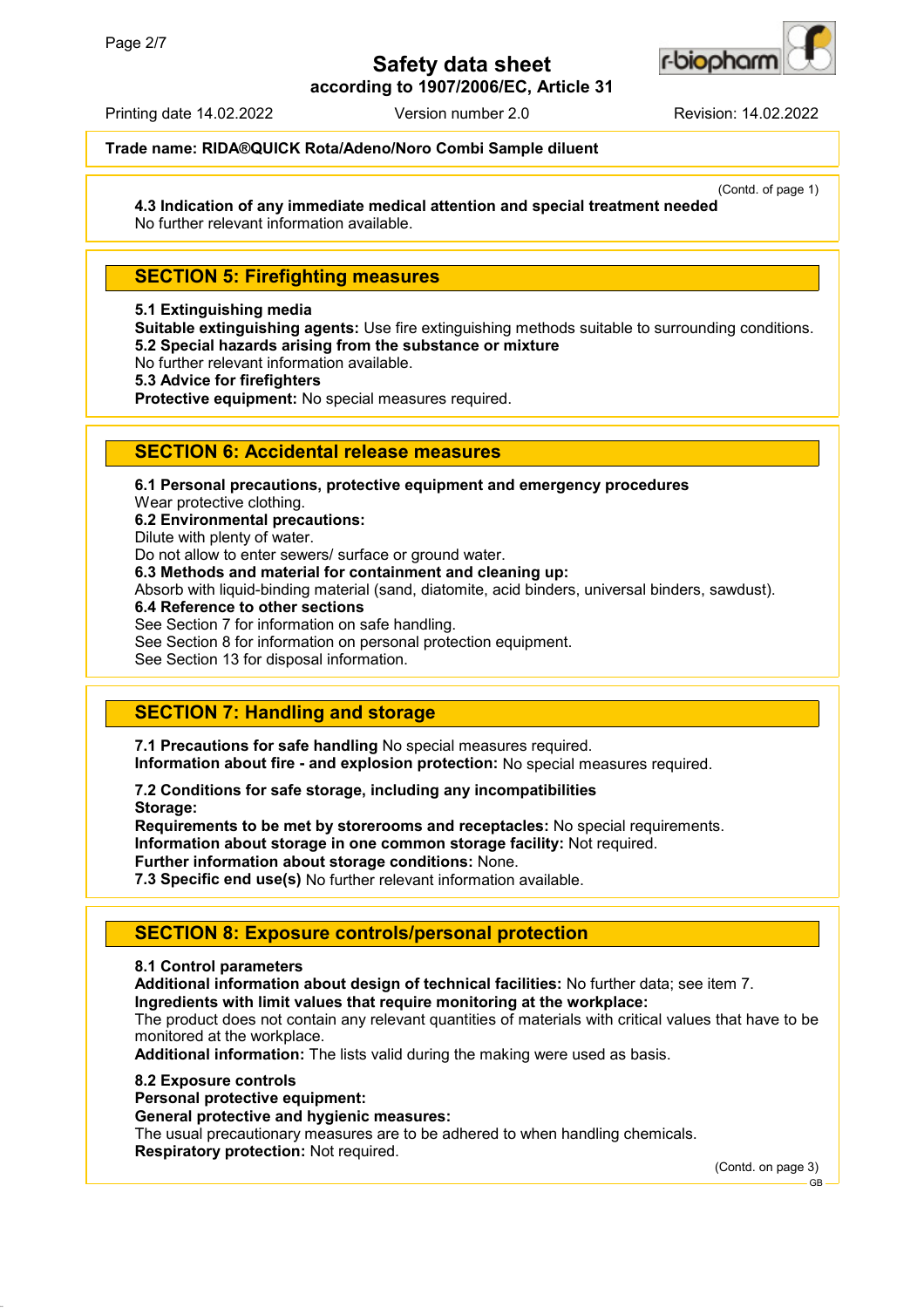**according to 1907/2006/EC, Article 31**



Printing date 14.02.2022 Version number 2.0 Revision: 14.02.2022

(Contd. of page 2)

### **Trade name: RIDA®QUICK Rota/Adeno/Noro Combi Sample diluent**

**Protection of hands:**

The glove material has to be impermeable and resistant to the product/ the substance/ the preparation.

Due to missing tests no recommendation to the glove material can be given for the product/ the preparation/ the chemical mixture.

Selection of the glove material on consideration of the penetration times, rates of diffusion and the degradation

#### **Material of gloves**

The selection of the suitable gloves does not only depend on the material, but also on further marks of quality and varies from manufacturer to manufacturer. As the product is a preparation of several substances, the resistance of the glove material can not be calculated in advance and has therefore to be checked prior to the application.

### **Penetration time of glove material**

The exact break trough time has to be found out by the manufacturer of the protective gloves and has to be observed.

**For the permanent contact gloves made of the following materials are suitable:**

The exact break trough time has to be found out by the manufacturer of the protective gloves and has to be observed.

**As protection from splashes gloves made of the following materials are suitable:**

The exact break trough time has to be found out by the manufacturer of the protective gloves and has to be observed.

**Eye protection:** Goggles recommended during refilling

| Appearance:<br>Fluid<br>Form:<br>Colour:<br>Colourless<br>Odour:<br>Characteristic<br><b>Odour threshold:</b><br>Not determined.<br>pH-value at 20 °C:<br>9<br><b>Change in condition</b><br><b>Melting point/freezing point:</b><br>Undetermined.<br>Initial boiling point and boiling range: 100 °C<br>Flash point:<br>Not applicable.<br>Flammability (solid, gas):<br>Not applicable.<br>Not determined.<br><b>Decomposition temperature:</b><br>Auto-ignition temperature:<br>Product is not selfigniting.<br><b>Explosive properties:</b><br>Product does not present an explosion hazard.<br><b>Explosion limits:</b><br>Lower:<br>Not determined.<br>Not determined.<br>Upper:<br>Vapour pressure at 20 °C:<br>$23$ hPa<br>Density at 20 °C:<br>1.01529 $g/cm3$<br><b>Relative density</b><br>Not determined.<br><b>Vapour density</b><br>Not determined. | 9.1 Information on basic physical and chemical properties<br><b>General Information</b> |  |
|-------------------------------------------------------------------------------------------------------------------------------------------------------------------------------------------------------------------------------------------------------------------------------------------------------------------------------------------------------------------------------------------------------------------------------------------------------------------------------------------------------------------------------------------------------------------------------------------------------------------------------------------------------------------------------------------------------------------------------------------------------------------------------------------------------------------------------------------------------------------|-----------------------------------------------------------------------------------------|--|
|                                                                                                                                                                                                                                                                                                                                                                                                                                                                                                                                                                                                                                                                                                                                                                                                                                                                   |                                                                                         |  |
|                                                                                                                                                                                                                                                                                                                                                                                                                                                                                                                                                                                                                                                                                                                                                                                                                                                                   |                                                                                         |  |
|                                                                                                                                                                                                                                                                                                                                                                                                                                                                                                                                                                                                                                                                                                                                                                                                                                                                   |                                                                                         |  |
|                                                                                                                                                                                                                                                                                                                                                                                                                                                                                                                                                                                                                                                                                                                                                                                                                                                                   |                                                                                         |  |
|                                                                                                                                                                                                                                                                                                                                                                                                                                                                                                                                                                                                                                                                                                                                                                                                                                                                   |                                                                                         |  |
|                                                                                                                                                                                                                                                                                                                                                                                                                                                                                                                                                                                                                                                                                                                                                                                                                                                                   |                                                                                         |  |
|                                                                                                                                                                                                                                                                                                                                                                                                                                                                                                                                                                                                                                                                                                                                                                                                                                                                   |                                                                                         |  |
|                                                                                                                                                                                                                                                                                                                                                                                                                                                                                                                                                                                                                                                                                                                                                                                                                                                                   |                                                                                         |  |
|                                                                                                                                                                                                                                                                                                                                                                                                                                                                                                                                                                                                                                                                                                                                                                                                                                                                   |                                                                                         |  |
|                                                                                                                                                                                                                                                                                                                                                                                                                                                                                                                                                                                                                                                                                                                                                                                                                                                                   |                                                                                         |  |
|                                                                                                                                                                                                                                                                                                                                                                                                                                                                                                                                                                                                                                                                                                                                                                                                                                                                   |                                                                                         |  |
|                                                                                                                                                                                                                                                                                                                                                                                                                                                                                                                                                                                                                                                                                                                                                                                                                                                                   |                                                                                         |  |
|                                                                                                                                                                                                                                                                                                                                                                                                                                                                                                                                                                                                                                                                                                                                                                                                                                                                   |                                                                                         |  |
|                                                                                                                                                                                                                                                                                                                                                                                                                                                                                                                                                                                                                                                                                                                                                                                                                                                                   |                                                                                         |  |
|                                                                                                                                                                                                                                                                                                                                                                                                                                                                                                                                                                                                                                                                                                                                                                                                                                                                   |                                                                                         |  |
|                                                                                                                                                                                                                                                                                                                                                                                                                                                                                                                                                                                                                                                                                                                                                                                                                                                                   |                                                                                         |  |
|                                                                                                                                                                                                                                                                                                                                                                                                                                                                                                                                                                                                                                                                                                                                                                                                                                                                   |                                                                                         |  |
|                                                                                                                                                                                                                                                                                                                                                                                                                                                                                                                                                                                                                                                                                                                                                                                                                                                                   |                                                                                         |  |
|                                                                                                                                                                                                                                                                                                                                                                                                                                                                                                                                                                                                                                                                                                                                                                                                                                                                   |                                                                                         |  |
|                                                                                                                                                                                                                                                                                                                                                                                                                                                                                                                                                                                                                                                                                                                                                                                                                                                                   |                                                                                         |  |
| <b>Evaporation rate</b>                                                                                                                                                                                                                                                                                                                                                                                                                                                                                                                                                                                                                                                                                                                                                                                                                                           |                                                                                         |  |

GB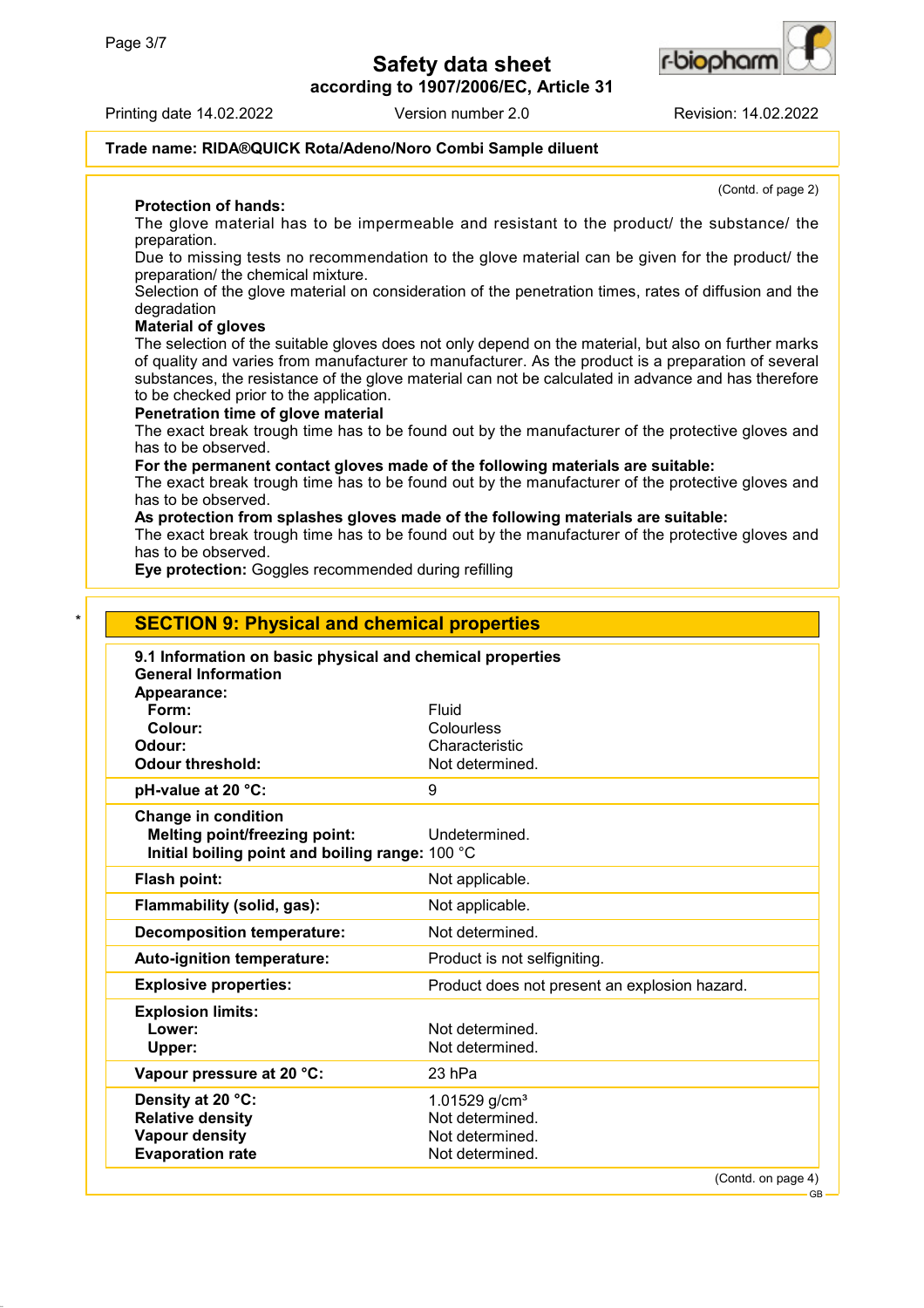

**according to 1907/2006/EC, Article 31**

Printing date 14.02.2022 Version number 2.0 Revision: 14.02.2022

### **Trade name: RIDA®QUICK Rota/Adeno/Noro Combi Sample diluent**

|                                             | (Contd. of page 3)                         |
|---------------------------------------------|--------------------------------------------|
| Solubility in / Miscibility with<br>water:  | Fully miscible.                            |
| Partition coefficient: n-octanol/water:     | Not determined.                            |
| <b>Viscosity:</b><br>Dynamic:<br>Kinematic: | Not determined.<br>Not determined.         |
| <b>Solvent content:</b><br>Water:           | 93.4 %                                     |
| <b>Solids content:</b>                      | $4.1\%$                                    |
| 9.2 Other information                       | No further relevant information available. |

# **SECTION 10: Stability and reactivity**

**10.1 Reactivity** No further relevant information available.

**10.2 Chemical stability**

**Thermal decomposition / conditions to be avoided:**

No decomposition if used according to specifications.

**10.3 Possibility of hazardous reactions** No dangerous reactions known.

**10.4 Conditions to avoid** No further relevant information available.

**10.5 Incompatible materials:** No further relevant information available.

**10.6 Hazardous decomposition products:** No dangerous decomposition products known.

# **SECTION 11: Toxicological information**

**11.1 Information on toxicological effects**

**Acute toxicity** Based on available data, the classification criteria are not met.

### **LD/LC50 values relevant for classification:**

### **77-86-1 trometamol**

Oral LD50 >5,000 mg/kg (rat)

Dermal LD50 >5,000 mg/kg (rat)

### **Primary irritant effect:**

**Skin corrosion/irritation** Based on available data, the classification criteria are not met. **Serious eye damage/irritation** Based on available data, the classification criteria are not met. **Respiratory or skin sensitisation** Based on available data, the classification criteria are not met. **Additional toxicological information:**

**CMR effects (carcinogenity, mutagenicity and toxicity for reproduction)**

**Germ cell mutagenicity** Based on available data, the classification criteria are not met. **Carcinogenicity** Based on available data, the classification criteria are not met. **Reproductive toxicity** Based on available data, the classification criteria are not met.

**STOT-single exposure** Based on available data, the classification criteria are not met.

**STOT-repeated exposure** Based on available data, the classification criteria are not met. **Aspiration hazard** Based on available data, the classification criteria are not met.

(Contd. on page 5)

GB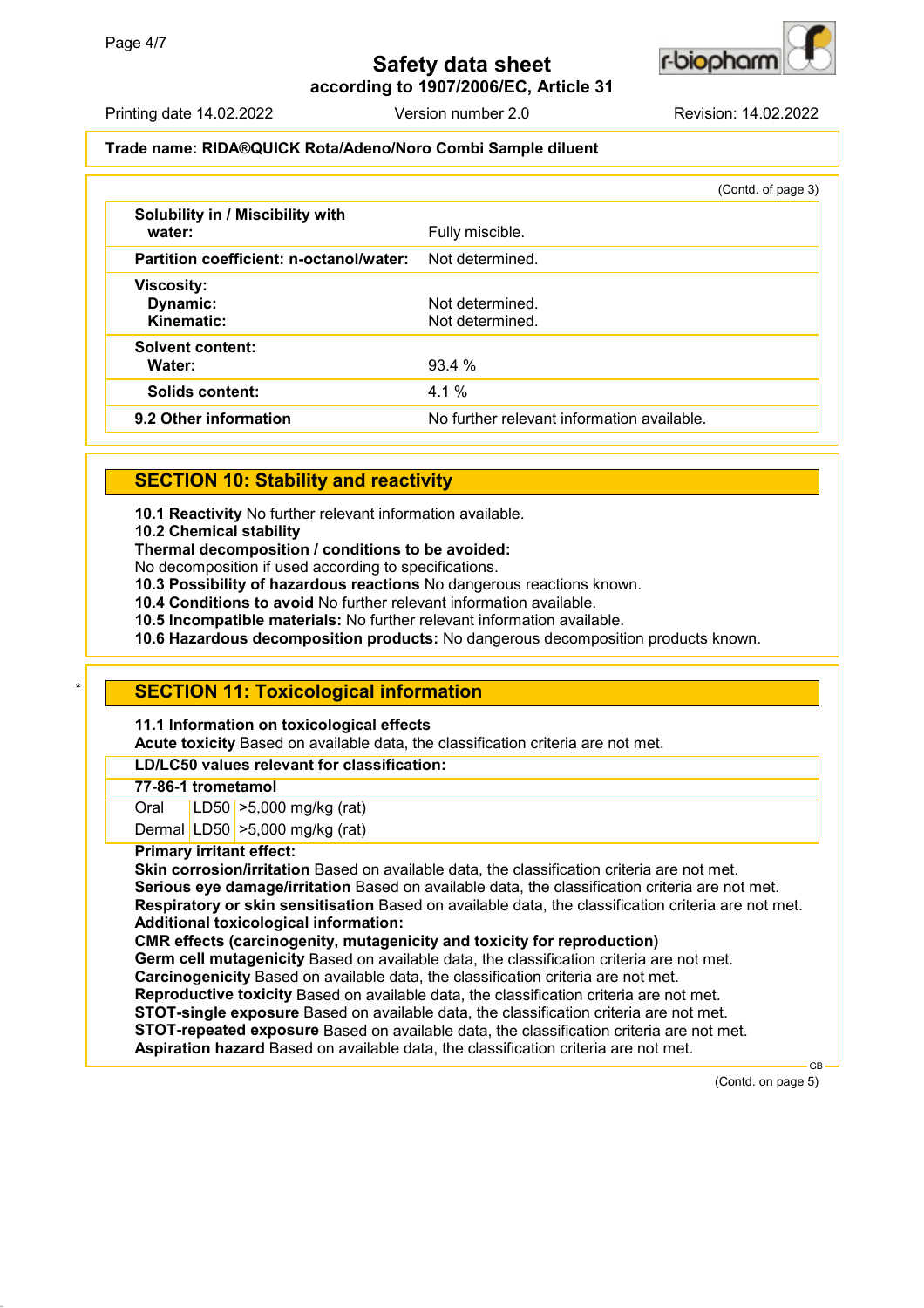



Printing date 14.02.2022 Version number 2.0 Revision: 14.02.2022

### **Trade name: RIDA®QUICK Rota/Adeno/Noro Combi Sample diluent**

(Contd. of page 4)

| $\star$ | SECTION 12: Ecological information |  |
|---------|------------------------------------|--|
|         |                                    |  |

## **12.1 Toxicity**

**Aquatic toxicity:**

### **77-86-1 trometamol**

EC50/48h >980 mg/l (aquatic invertebrates)

ErC50/48h 473 mg/l (Algae)

**12.2 Persistence and degradability** No further relevant information available.

**12.3 Bioaccumulative potential** No further relevant information available.

**12.4 Mobility in soil** No further relevant information available.

## **Additional ecological information:**

### **General notes:**

Water hazard class 1 (German Regulation) (Self-assessment): slightly hazardous for water Do not allow undiluted product or large quantities of it to reach ground water, water course or sewage system.

## **12.5 Results of PBT and vPvB assessment**

**PBT:** Not applicable.

**vPvB:** Not applicable.

**12.6 Other adverse effects** No further relevant information available.

## **SECTION 13: Disposal considerations**

### **13.1 Waste treatment methods**

**Recommendation** Disposal must be made according to official regulations.

**Uncleaned packaging:**

**Recommendation:** Disposal must be made according to official regulations.

**Recommended cleansing agents:** Water, if necessary together with cleansing agents.

| <b>SECTION 14: Transport information</b>                                   |                                                         |  |                    |
|----------------------------------------------------------------------------|---------------------------------------------------------|--|--------------------|
| 14.1 UN-Number<br>ADR, ADN, IMDG, IATA                                     | Void                                                    |  |                    |
| 14.2 UN proper shipping name<br>ADR, ADN, IMDG, IATA                       | Void                                                    |  |                    |
| 14.3 Transport hazard class(es)                                            |                                                         |  |                    |
| ADR, ADN, IMDG, IATA<br><b>Class</b>                                       | Void                                                    |  |                    |
| 14.4 Packing group<br>ADR, IMDG, IATA                                      | Void                                                    |  |                    |
| <b>14.5 Environmental hazards:</b><br><b>Marine pollutant:</b>             | N <sub>o</sub>                                          |  |                    |
| 14.6 Special precautions for user                                          | Not applicable.                                         |  |                    |
| 14.7 Transport in bulk according to Annex II<br>of Marpol and the IBC Code | Not applicable.                                         |  |                    |
| <b>Transport/Additional information:</b>                                   | Not dangerous according to the above<br>specifications. |  |                    |
|                                                                            |                                                         |  | (Contd. on page 6) |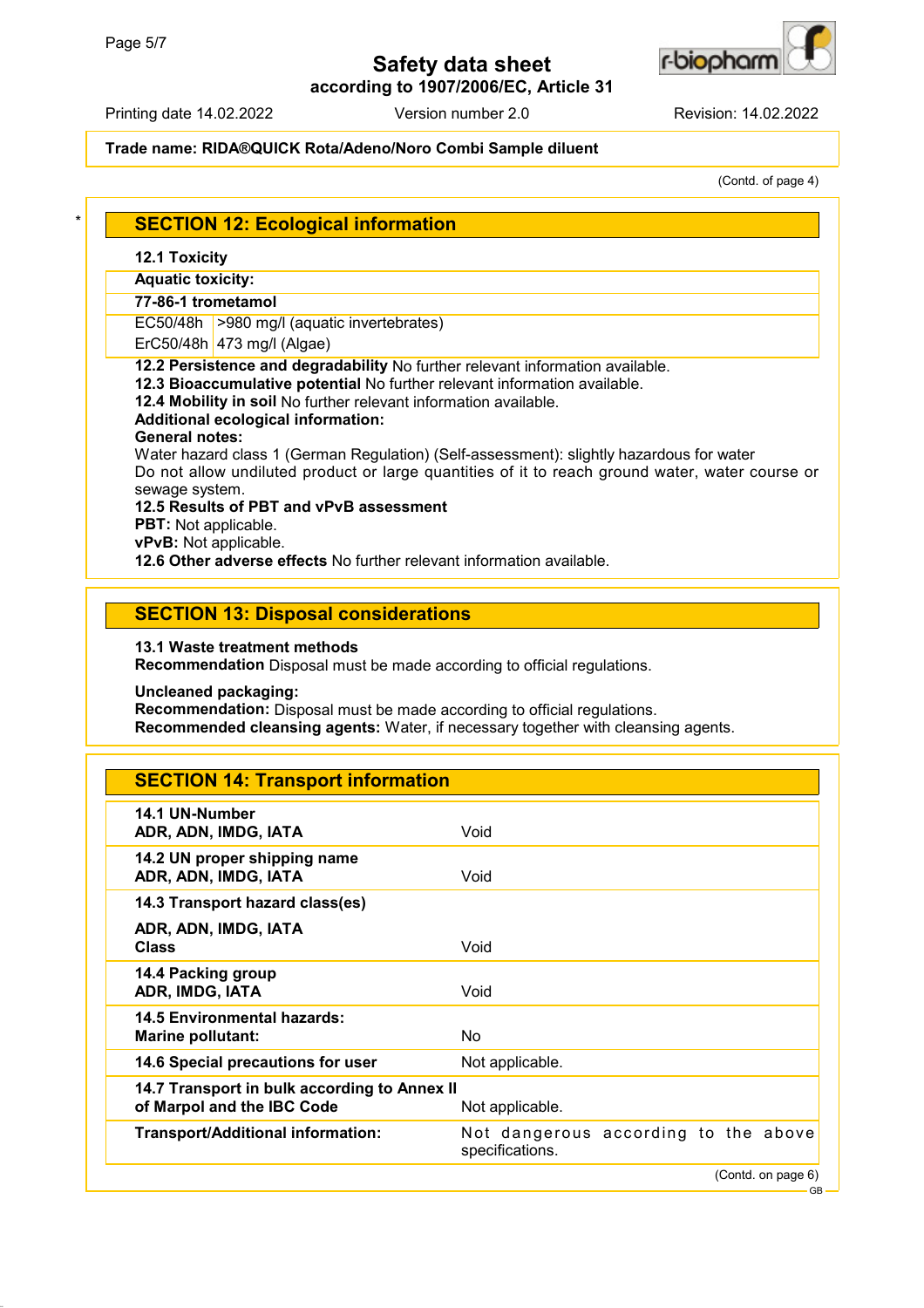

**according to 1907/2006/EC, Article 31**

Printing date 14.02.2022 Version number 2.0 Revision: 14.02.2022

#### **Trade name: RIDA®QUICK Rota/Adeno/Noro Combi Sample diluent**

(Contd. of page 5)

**UN "Model Requlation":** Void

## **SECTION 15: Regulatory information**

**15.1 Safety, health and environmental regulations/legislation specific for the substance or mixture**

**Directive 2012/18/EU**

**Named dangerous substances - ANNEX I** None of the ingredients is listed.

**National regulations:**

**Waterhazard class:** Water hazard class 1 (Self-assessment): slightly hazardous for water. **15.2 Chemical safety assessment:** A Chemical Safety Assessment has not been carried out.

### **SECTION 16: Other information**

This information is based on our present knowledge. However, this shall not constitute a guarantee for any specific product features and shall not establish a legally valid contractual relationship.

**Department issuing SDS:** QS 0049-6151-8102-0 **Contact:** QS 0049-6151-8102-0

**Worldwide local emergency numbers** Argentina Spanish Local (City) Buenos Aires Americas 54-1159839431 Australia English Local (City) Sydney Oceania 61-290372994 Austria German Local (City) Vienna Europe 43-13649237 Belgium French Local (City) Brussels Europe 32-28083237 Brazil Portuguese Local (City) Rio De Janeiro Americas 55-2139581449 Brazil Portuguese Local (City) Sao Paulo Americas 55-1143491359 Brazil - Toll Free Portuguese Toll free Mobile-Enabled Americas 0800 892 0479 Bulgaria Bulgarian Local (City) Plovdiv Europe 359-32570104 Cayman Islands English Local (National) Americas 345-749-8392 Chile Spanish Local (City) Santiago Americas 56 2 2581 4934 China Mandarin Local (National) Asia 4001-204937 Colombia Spanish Toll Free Americas 01800-710-2151 Costa Rica Spanish Local (National) Americas 506-40003869 Croatia Croatian Local (City) Zagreb Europe 385-17776920 Czech Republic Czech Local (City) Prague Europe 420-228880039 Denmark Danish Local (National) Europe 45-69918573 Dominican Republic Spanish Local (City) Santo Domingo Americas (829) 956-7588 El Salvador Spanish Local (City) San Salvador Americas 503 2136 7633 Estonia Estonian Local (National) Europe 372-6681294 Finland Finnish Local (City) Helsinki Europe 358-942419014 France French National Europe 33-975181407 Germany German Local (City) Frankfurt Europe 49-69643508409 0800-181-7059 Greece Greek Local (City) Athens Europe 30-2111768478 Grenada English Local (City) St George Americas 1 (473) 230-0165 Guinea French Americas 224 660 71 03 00 Hong Kong Toll Free Asia 800-968-793 Hungary Hungarian Local (City) Budapest Europe 36-18088425 Iceland Icelandic Local (City) Reykjavik Europe 354 539 0655 India Hindi, Bengali, English Asia 000-800-100-7141 Indonesia Indonesian Toll Free Asia 001-803-017-9114 Ireland English Local (City) Dublin Europe 353-19014670 Israel Hebrew Local (City) Tel Aviv Asia 972-37630639 Italy Italian Local (City) Milan Europe 39-0245557031 800-789-767 Japan Japanese Local (City) Tokyo Asia 81-345209637

(Contd. on page 7)

GB